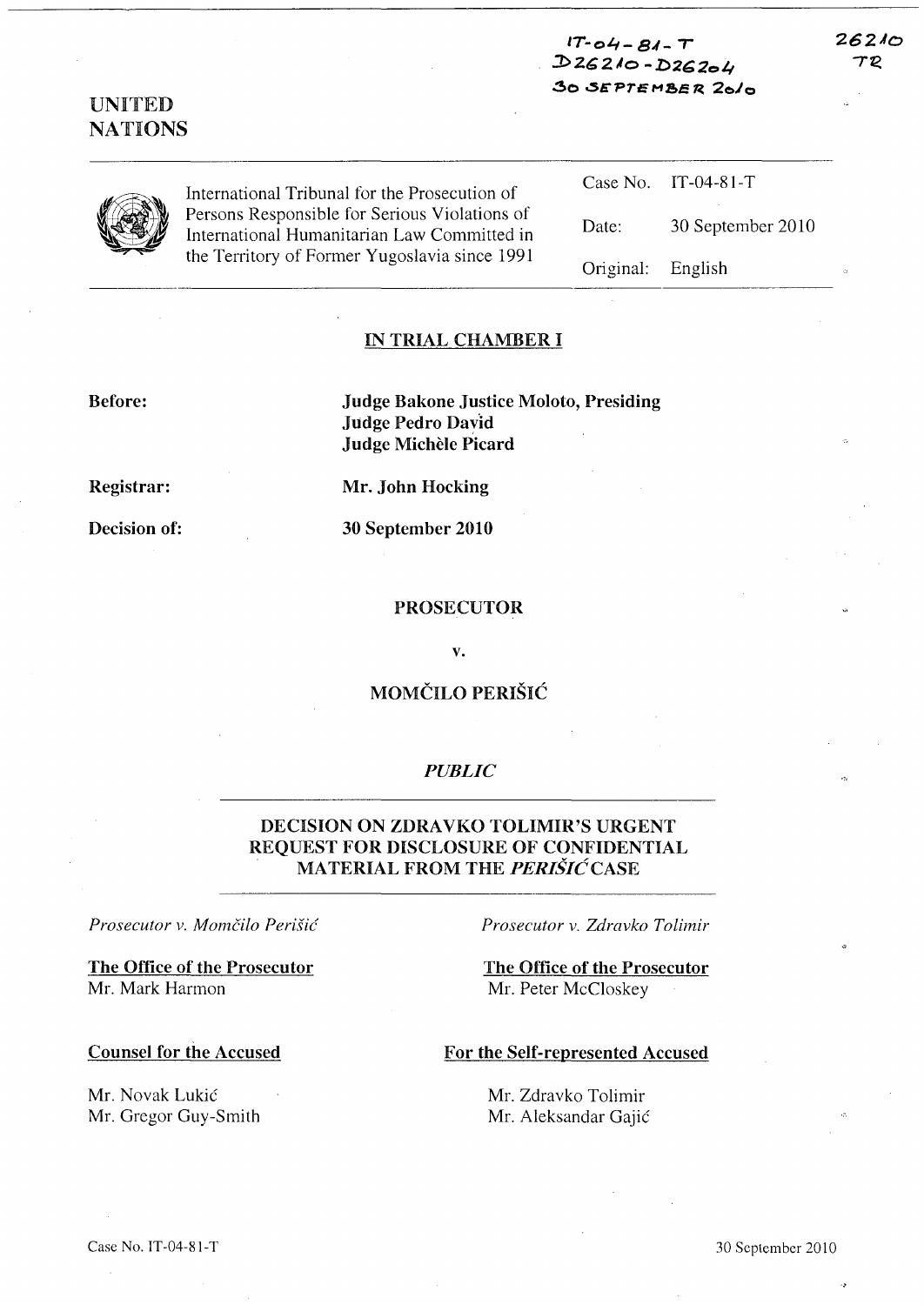**2620B** 

**TRIAL CHAMBER I** ("Trial Chamber") of the International Tribunal for the Prosecution of Persons Responsible for Serious Violations of International Humanitarian Law Committed in the Territory of the former Yugoslavia since 1991 ("Tribunal") is seised of "Zdravko Tolimir's Urgent Request for Disclosure of Confidential Material from the *Perišić* Case" filed publicly on 8 September 2010 ("Request"), and hereby renders its Decision.

## I. SUBMISSIONS

### A. **Applicant**

1. In his Request, the Self-Represented Accused Zdravko Tolimir<sup>1</sup> ("Accused") seeks access to all confidential and *inter partes* material from the *Prosecutor v. Momčilo Perišić* ("Perišić case"), including all confidential transcripts, exhibits, submissions and decisions of the Trial and Appeals Chamber, that would assist him in the preparation of his case.<sup>2</sup> In particular, the Accused seeks  $\degree$ access to confidential material related to the Srebrenica counts of the Indictment,<sup>3</sup> material related to general allegations,<sup>4</sup> as well as to all confidential and *inter partes* material in which he is mentioned personally.<sup>5</sup> This material should also include the one used during witness interview but not tendered into evidence.<sup>6</sup>

2. The Accused also requests the Trial Chamber to order the Prosecution and the Defence in the *Perišić* case to identify without delay which parts of the requested material falls under the provisions of Rule 70 of the Rules of Procedure and Evidence ("Rules") and to immediately contact the respective providers of the material and request their authorisation for its disclosure to the Tolimir Defence. <sup>7</sup>

3. The Accused submits that a significant factual nexus exists between the *Tolimir* case and *Perišić* case as they both relate to the events that took place in Srebrenica in July 1995 and believes that the material from the *Perišić* case "is likely to assist in the preparation of its case materially, or that there is a good chance that it would".<sup>8</sup>

<sup>I</sup>*See Prosecutor v. Zdravko Tolimir,* Case No. IT-05-SS/2-T *("Toiimir* case").

 $2$  Request, paras 1-3.

 $\frac{3}{10}$  In his Request, the Accused specifies "items 9-14 of the Amended Indictment", Request, para. 4. The Trial Chamber assumes that the Accused refers to counts 9-13 of the Second Amended Indictment of 5 February 200S.

Request, para. 4. The Accused specifies the relevant paragraphs as 4, 5, 7, 32, 35(b), 55-62 and 63-68 of the Indictment in the present case.

Request, para. 4.

 $<sup>6</sup>$  Request, para. 5, footnote 5.</sup>

<sup>7</sup> Request, para. 5.

x Request, paras 3, 6.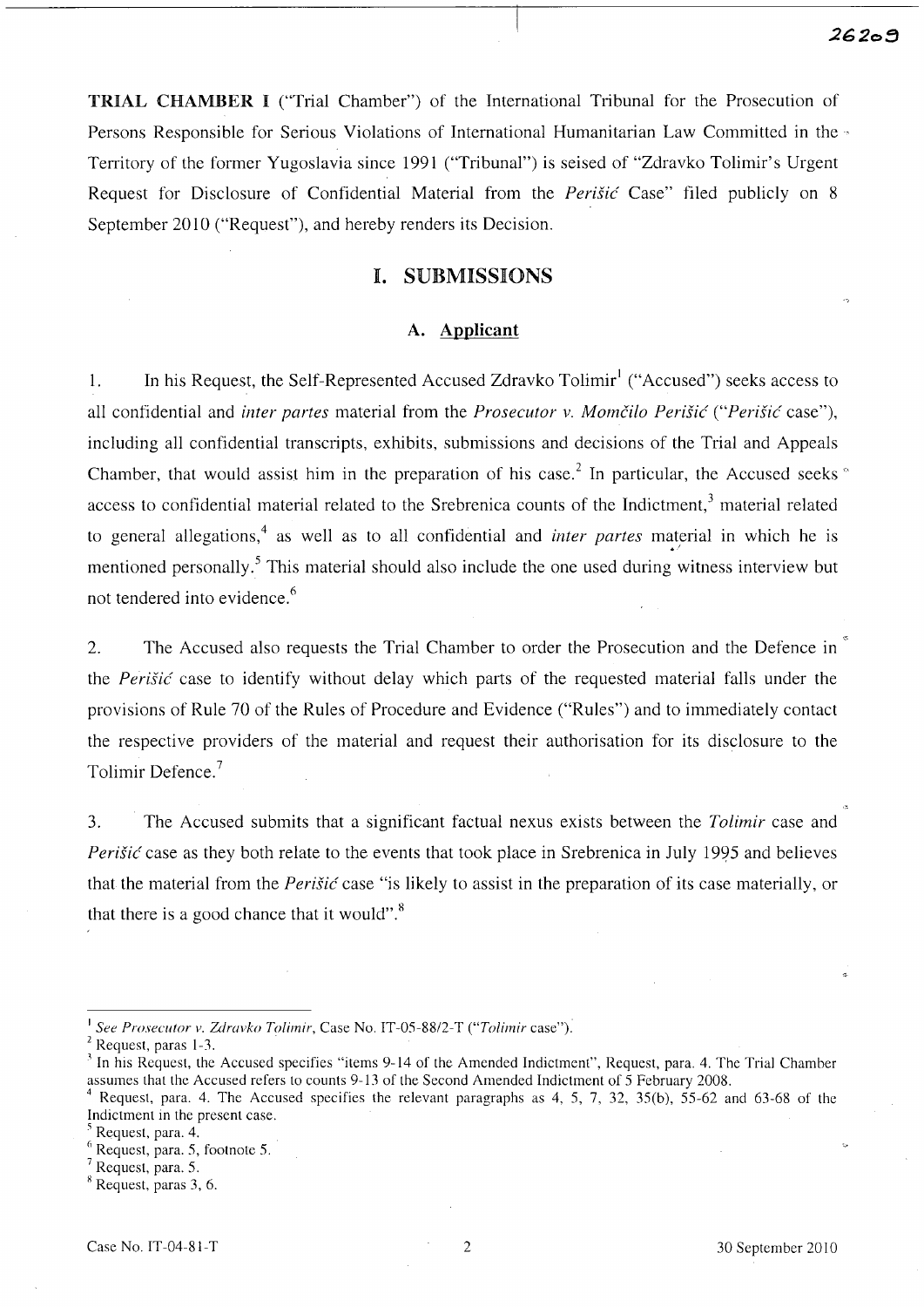#### **B. Prosecution**

4. On 22 September 2010, the Prosecution publicly filed its "Prosecution Response to Zdravko Tolimir's Urgent Request for the Disclosure of Confidential Material from the *Perišić* Case" ("Response"). The Prosecution does not object to the Accused's request in respect to *inter partes*  confidential material from the current case relevant to (i) the Srebrenica counts of the Indictment, (ii) general allegations in the Indictment, and (iii) Zdravko Tolimir personally, provided that adequate protective measures are in place to protect the confidentiality of the material.<sup>9</sup> This comprises relevant *inter partes* material such as trial transcripts from testimony held in closed sessions, relevant confidential exhibits and relevant confidential filings and submissions which are not subject to Rule 70 of the Rules. 10

5. As regards the relevant *inter partes* confidential material to which Rule 70 applies, the Prosecution does not object to the Accused's access, subject to the consent of the appropriate Rule 70 provider. 11 The Prosecution further notifies the Trial Chamber that it will seek such consent. <sup>12</sup>

6. Regarding the Accused's request concerning "other confidential material" such as  $\epsilon$ . "confidential material used during interviews but not tendered into evidence", the Prosecution submits that this request is misplaced, as material which is not part of the trial record cannot be considered "confidential material from the *Perišić* case".<sup>13</sup>

### H. APPLICABLE LAW

7. It is well-established in the jurisprudence of the Tribunal that "a party is always entitled to seek material from any source, including another case before the Tribunal, to assist in the preparation of its case if the material sought has been identified or described by its general nature and if a legitimate forensic purpose for such access has been shown".<sup>14</sup>

12 Response, paras 7, 9.

 $9$  Response, paras 5, 8.

<sup>&</sup>lt;sup>10</sup> Response, para. 5.

<sup>&</sup>lt;sup>11</sup> Response, para. 9.

<sup>&</sup>lt;sup>13</sup> Response, para. 6.

<sup>&</sup>lt;sup>14</sup> Prosecutor v. Dragomir Milosević, Case No. IT-98-29/1-A, Decision on Radovan Karadžić's Motion for Access to Confidential Material in the *Dragomir Milošević* case, 19 May 2009 *("Milošević* 19 May Decision"), para. 7, referring to Prosecutor v. Dragomir Milošević, Case No. IT-98-29/1-A, Decision on Momčilo Perišić Request for Access to Confidential Material in the Dragomir Milošević case, 27 April 2009 ("Milošević 27 April Decision"), para. 4; *Prosecutor v. Milan Martic!,* Case No. IT -95-11-A, Decision on Motion by Jovica Stanisic for Access to Confidential Testimony and Exhibits in the Martic Case Pursuant to Rule 75(G)(i), 22 February 2008 *("Martic Decision")*, para. 9; *Prosecutor v. Momčilo Krajišnik*, Case No. IT-00-39-A, Decision on "Motion by Mico Stanišic for Access to All Confidential Materials in the Krajisnik Case", 21 February 2007 (" *Kraji.fnik* Decision"), p. 4. *See also Prosecutor ·v. Radovan Karadfie!* Case No. IT-95-5/1S-PT, Decision on Jovica Stanisic's Motion for Access to Confidential Materials in the *Karadžić* case, 20 May 2009 ("Karadžić Decision"), p. 4; *Prosecutor v. Mićo Stanišić and Stojan Župlianin*, Case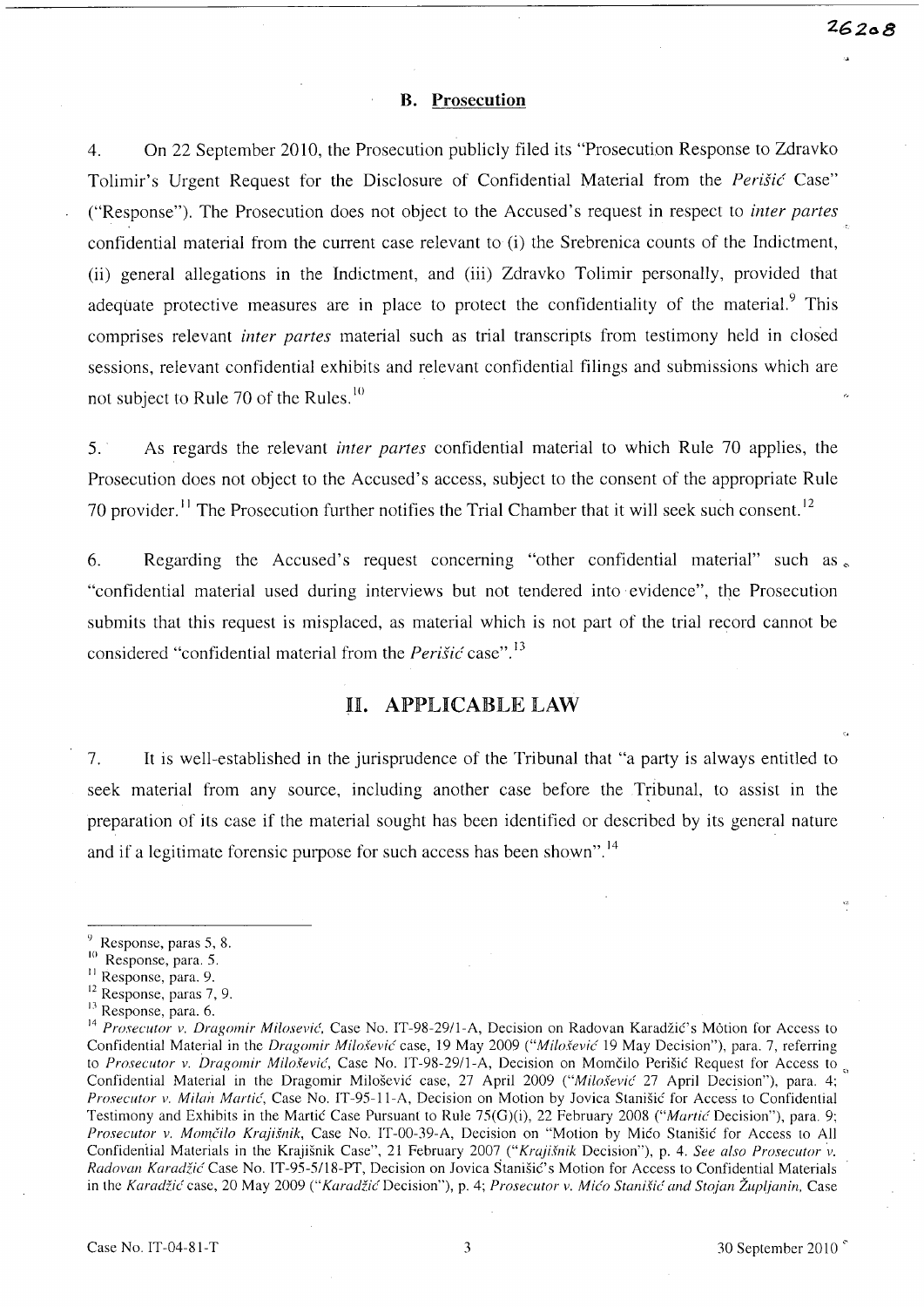8. With regard to *inter partes* confidential material, a requesting party must establish a legitimate forensic purpose for access to confidential material from another case by demonstrating the existence of a nexus between the applicant's case and the case from which the material is sought. Such a nexus can consist of a geographical, temporal or otherwise material overlap between the two cases.<sup>15</sup> According to the established practice of the Tribunal, "such access may be granted if the Trial Chamber is satisfied that the requesting party has established that the material in question is likely to assist the applicant's case materially, or that there is a good chance that it would".<sup>16</sup> For material that has been provided under Rule 70, the parties must obtain the consent of  $\epsilon$ the provider before the material or its source can be disclosed to another accused before the Tribunal.<sup>17</sup>

9. Rule 75(F) of the Rules provides that once protective measures have been orderedin respect of a victim or witness in any proceedings before the Tribunal, such protective measures shall continue to have effect *mutatis mutandis* in any other proceedings before the Tribunal unless and' until they are rescinded, varied or augmented in accordance with the procedure set out in Rule 75.<sup>18</sup> Rule 75(G) of the Rules provides that a party seeking to rescind, vary, or augment protective measures ordered in the first proceedings must apply to any Chamber, however constituted, remaining seised of the first proceedings.<sup>19</sup>

## HI. DISCUSSION

10. The Trial Chamber is satisfied that there is a strong nexus between the two cases as regards crimes alleged to have been committed in Srebrenica in July 1995. The Trial Chamber finds that the Accused has shown a legitimate forensic purpose for being granted access to confidential transcripts, exhibits, submissions, and confidential decisions of the Trial and Appeals Chambers ." related to the Srebrenica counts of the Indictment, general allegations in the Indictment and Zdravko Tolimir personally.

11. The Trial Chamber agrees with the Prosecution's submission that the Accused's request for access to "other confidential material" such as "confidential material used during witness interviews

<sup>18</sup> Rule  $75(F)(i)$  of the Rules. <sup>19</sup> Rule 75(G)(i) of the Rules.

No. IT-08-91-PT, Decision on Stojan Župljanin's Access to Confidential Material in the *Krajišnik, Mrda, Stakić* and *Brdanin Cases, 24 April 2009, ("Župljanin Decision"), para. 11.* 

<sup>&</sup>lt;sup>15</sup> Tolimir 2 June Decision para. 9; *Milošević* 19 May Decision, para. 8; *Milošević* 27 April Decision, para. 5; *Martić* Decision, para. 9; *Krajišnik* Decision, para. 4.; *See also Karadžić* Decision, para. 7; Župljanin Decision, para. 11. <sup>16</sup> *Ihid.* 

<sup>&</sup>lt;sup>17</sup> Karadžić Decision, para. 9; *Prosecutor v. Ante Gotovina et. al.*, Case No. IT-06-90-T, Decision on Motion by Radovan Karadžić, for Access to Confidential Materials in the *Gotovina et al.* case, 12 May 2009, para. 5; *Krajišnik* Decision, pp. 5-6. *See also Milo.fevi{* 19 May Decision, para 15; *Milo.fevic'* 27 April Decision, para. 13.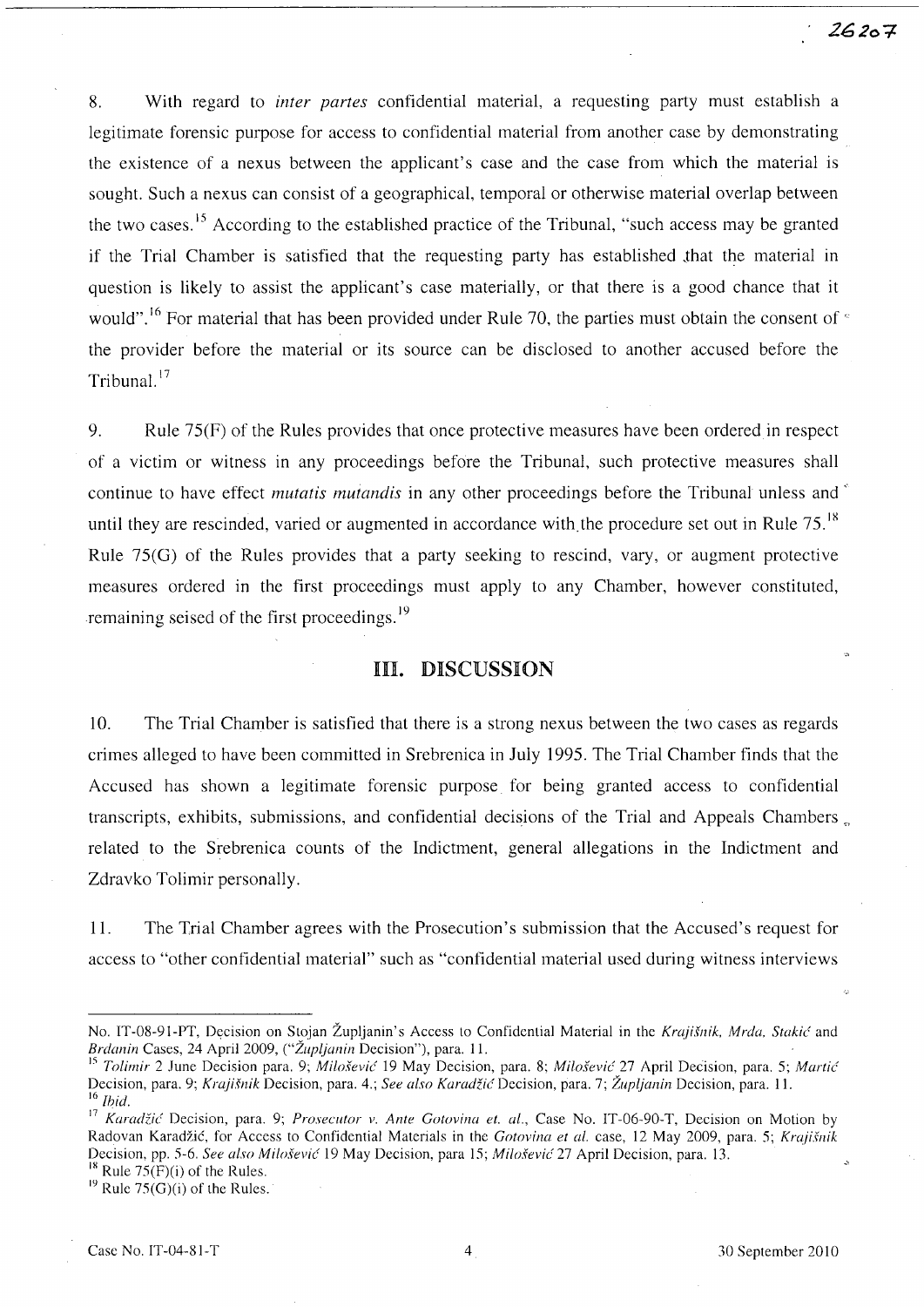but not tendered into evidence"<sup>20</sup> is misplaced, as material which is not part of the trial record cannot be considered "confidential material from the *Prosecutor v. Momćilo Perišić* case".<sup>21</sup> The Trial Chamber therefore finds that it is not competent to decide on the Accused's request to "other confidential material<sup>122</sup> and reminds the Accused that indeed the Prosecution in the *Tolimir* case has a disclosure obligation pursuant to Rules 66(A)(ii) and 68 of the Rules.

12. Finally, the Trial Chamber holds that no *inter partes* confidential material provided to the Prosecution or Defence in the *Perišić* case under Rule 70 should be disclosed to the Accused unless and until such time as the provider of said material has consented.

## IV. DISPOSITION

13. For the foregoing reasons and pursuant to Rule 54, 70 and 75 of the Rules, the Trial Chamber

GRANTS the request as regards access to all relevant *inter partes* confidential material in the case of *Prosecutor v. Momćilo Perišić*, Case No. IT-04-81-T, related to (i) the crimes alleged to have occurred in Srebrenica, (ii) general allegations and (iii) Zdravko Tolimir personally, including all relevant confidential transcripts from closed sessions, all relevant confidential exhibits, all relevant confidential submissions of the parties and relevant confidential decisions of the Trial and Appeals Chambers.

DENIES the Request in all other aspects;

ORDERS the Prosecution and the Defence, on an ongoing basis, to identify for the Registry the following *inter partes* material in the case of *Prosecutor* v. *Momcilo Perisic,* Case No. IT -04-81-T, for disclosure to the Accused:

- (i) all confidential closed and partially closed sessions trial transcripts, which are not subject to  $\mathbf{r}$ . Rule 70;
- (ii) all confidential exhibits, which are not subject to Rule 70;
- (iii) all confidential submissions of the parties and confidential decisions of the Trial Chamber and the Appeals Chamber, which are not subject to Rule 70;

<sup>20</sup> Request, para. 3.

<sup>21</sup> Response. para. 6.

<sup>&</sup>lt;sup>22</sup> Request, para. 2.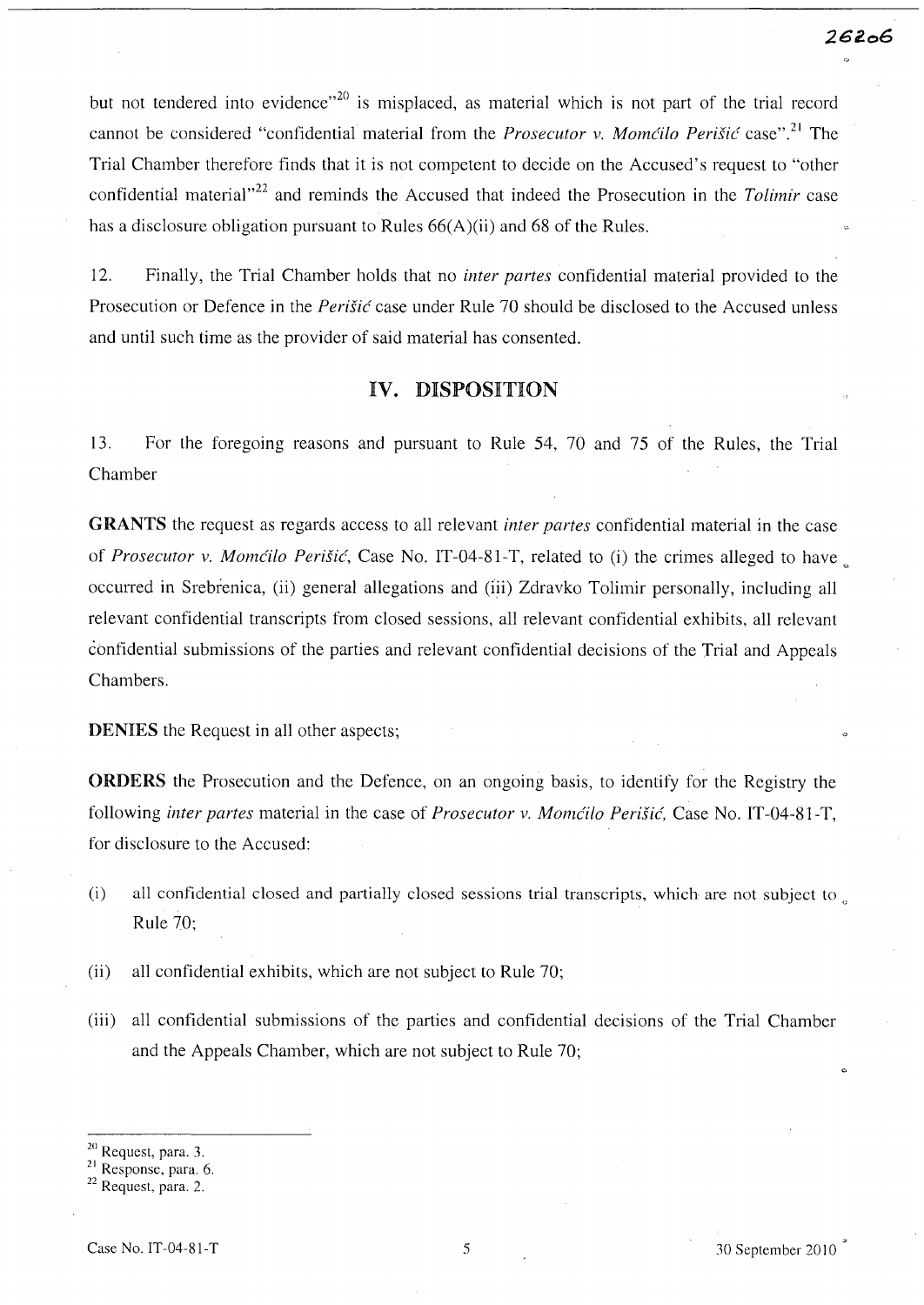*26205* 

ORDERS the Prosecution and the Defence to determine without delay which of the material requested is subject to the provisions of Rule 70, and without undue delay contact the providers of such material to seek their consent for disclosure to the Accused, and, where such consent is given, to notify the Registry on a regular/ongoing basis of such consent;

REQUESTS the Registry to withhold disclosure of any material subject to Rule 70 until such time as the Prosecution or Defence informs the Registry that consent for disclosure has been obtained, even in respect of those providers who have consented to the use of the relevant material in a prior case. Where consent cannot be obtained from the provider(s) of any material subject to Rule 70, the material shall not be disclosed;

REQUESTS the Registry to disclose to the Accused:

- i. the confidential and *inter partes* material, including closed session transcripts, relevant  $\epsilon$ . confidential exhibits and relevant confidential filings and submissions, which are not subject to Rule 70;
- 11.. the Rule 70 material once the Prosecution and Defence have identified such material and informed the Registry of the consent of the Rule 70 provider(s) in accordance with this Decision;

ORDERS that the Self-represented Accused Zdravko Tolimir and his ICTY appointed legal advisors, shall not disclose to the public, or to any third party, any confidential or non-public material disclosed from the *Perisic* case, including witness whereabouts, statements, or transcripts, except to the limited extent that such disclosure to members of the public is directly and specifically necessary for the preparation and presentation of the *Tolimir* case. If any confidential and non- " public material is disclosed to the public where directly and specifically necessary, any person to whom disclosure is made shall be informed that he or she is forbidden to copy, reproduce, or publicise confidential or non-public information or to disclose it to any person, and that he or she must return ihe material to Tolimir and his ICTY appointed legal advisors as soon as it is no longer needed for the preparation of the *Tolimir* case. For the purpose of this Decision, "the public" means and includes all persons, governments, organisations, entities, clients, associations, and groups, other than the Judges of the Tribunal, the staff of the Registry, the Prosecutor and his representatives, the Accused and his ICTY appointed legal advisors. "The public" also includes, without limitation, non-Registry assigned members of the Accused's defence team, families, friends, and associates of the accused and defence counsel in other cases or proceedings before the Tribunal, the media and journalists;